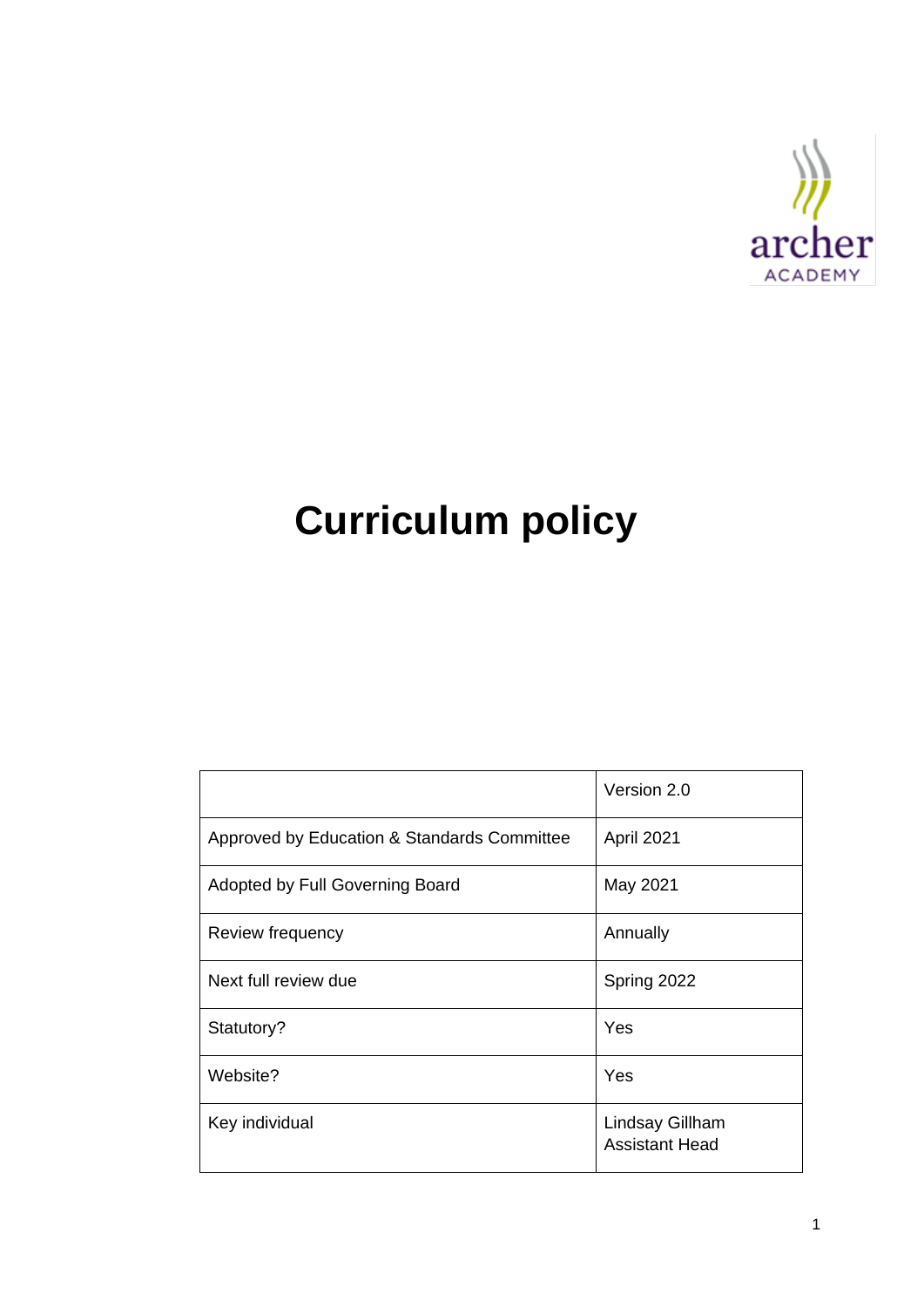### **Contents**

### **Page Number**

# 1. Rationale:

The aim of this policy is to set out the aims and expectations of our whole school curriculum for all members of the school community.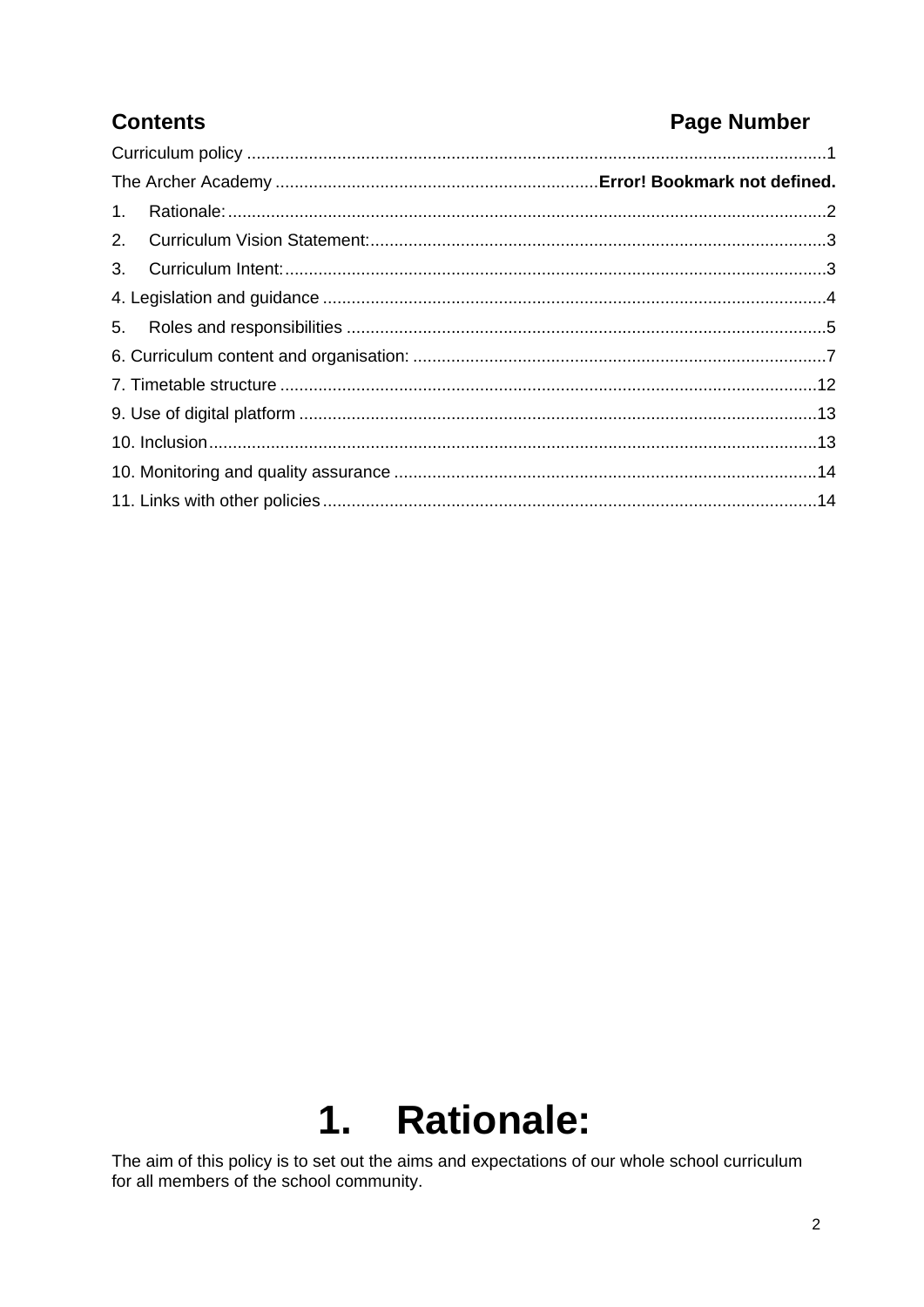The policy should ensure a shared understanding of:

- our curriculum intent, aims and rationale
- the organisation and implementation of the curriculum
- the roles and responsibilities of all stakeholders
- our approach to curriculum planning and delivery, allowing students a rich, deep learning experience that enables them to accelerate progress and realise their potential.

# **2. Curriculum Vision Statement:**

Our curriculum is an ambitious, inspirational programme that enables every young person and professional to thrive. The school sets equal value on traditional academic scholarship and the promotion of creativity, curiosity, expression and analytical thinking. This provides a rich and deep learning experience with the right balance of breadth and depth, and the chance to develop cumulative understanding of knowledge, skills and values.

Our clear curriculum frameworks enable a shared understanding of the learning journey by all stakeholders. This leads to high quality, purposeful teaching and learning in the classroom, leading to excellent learning outcomes.

Our curriculum brings learning to life. Providing a wealth of wider opportunities throughout the school journey that enrich and extend learning beyond the classroom.

We place high value on addressing issues relating to equality, diversity and modern British values and encourage social inclusion for all through every aspect of our curriculum. We enable a learning experience where all students have access to rich learning resources, facilities, and opportunities to ensure equity of learning.

Our curriculum enables a cohesive community, where students work together in genuine collaboration, to think beyond themselves, value one another's opinions, listen with intent and develop a voice of their own; developing curiosity and kindness in everything that they do.

Upon completion of their school journey, an Archer graduate has achieved more than they ever thought possible. They are of good character and able to make good choices for themselves and others, making a striking impact on the world around them. They are confidently prepared for an aspirant and successful future in whatever guise that may take.

# **3. Curriculum Intent:**

Our curriculum is designed to:

- offer a broad, balanced and challenging curriculum which provides a rich and deep learning experience for every student.
- ensure that the curriculum is designed to secure an appropriate balance of learning opportunities for all students, encompassing aesthetic and creative, human and social, linguistic and literary, mathematical, moral, physical, scientific, spiritual and technological experiences.
- emphasise the importance of English and Maths, believing that the core skills of literacy and numeracy underpin a student's achievement across the curriculum.
- provide an enjoyable and stimulating education which fosters curiosity, independent thinking and creativity.
- promote cross curricular learning to provide opportunities for student to develop the skills of analytical and creative thinking, problem solving, decision making, leadership and teamwork.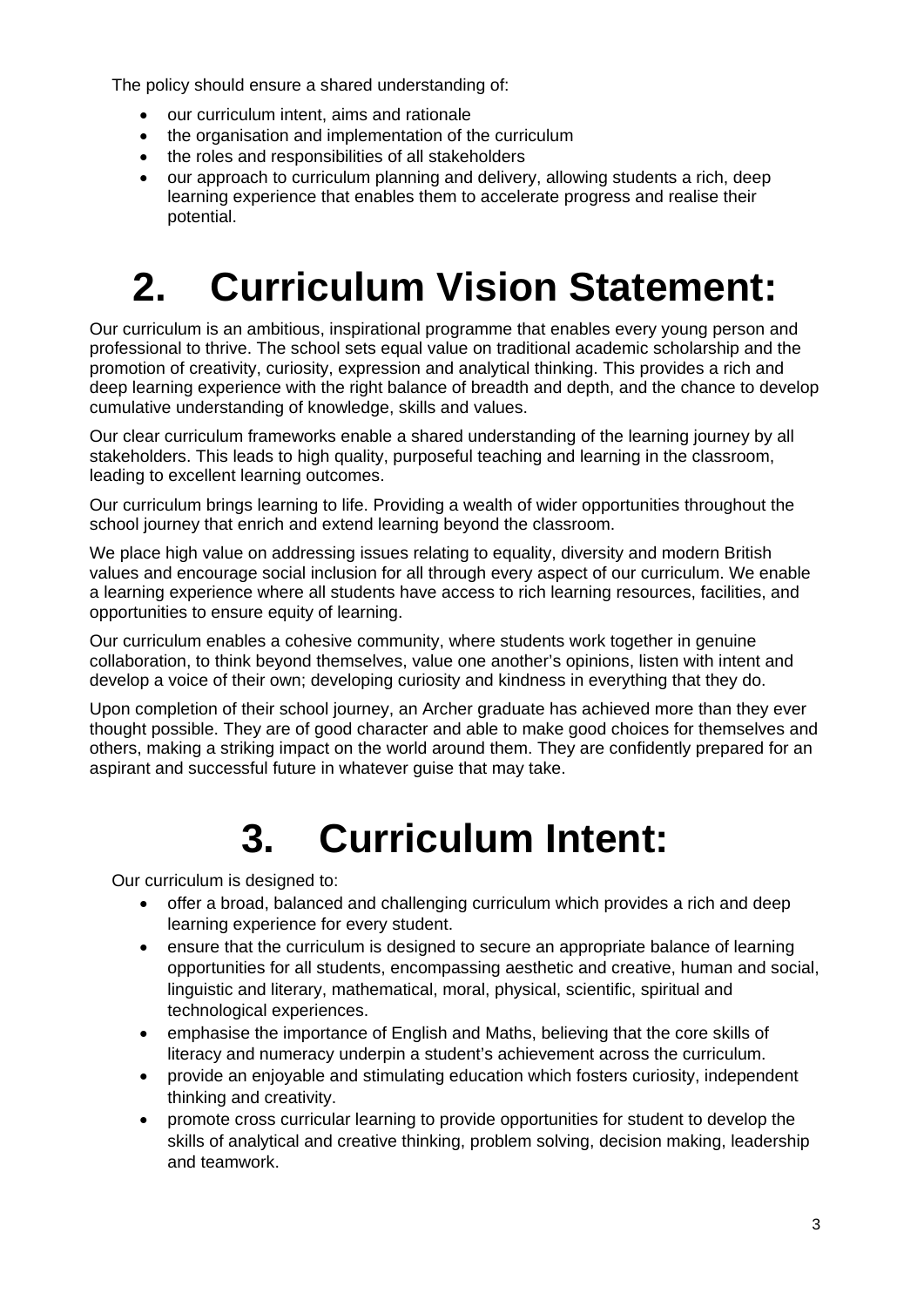- provide a focus on enrichment throughout our curriculum which aims by broadening students' learning beyond the classroom and the confines of the taught curriculum.
- ensure the curriculum is relevant to the needs of all students and is appropriately differentiated to ensure each student is intellectually challenged and supported. Where appropriate the curriculum may be amended to suit the particular needs of an individual student.
- provide a learning experience that places diversity, equality and social inclusion at the heart of what we do. We ensure students have a mutual understanding of different viewpoints of the of liberal and democratic values that underpin society through every aspect of their learning. We review our subject specialist curriculum regularly to ensure that it affords opportunities for students to explore heritage, identity, conflict and issues of social change.
- provide rigorous marking and assessment systems, ensuring we effectively evaluate the progress of students, adapting our planning to meet the needs of all learners and providing every student with the chance to accelerate progress and realise their potential.
- provide students with access to high quality impartial advice and guidance to support them in making choices about their current and future education and careers.
- ensure equal access to learning with high expectations for every student and appropriate levels of challenge and support
- develop students' independent learning skills and resilience, to equip them for further/higher education and the world of work,
- provide personal, social and health education which helps prepare students for adult life as responsible citizens with a clear understanding of British Values.
- enable a cohesive community, where students work together in genuine collaboration, to think beyond themselves, value one another's opinions, listen with intent and develop a voice of their own;

Our curriculum embodies the principle of equal opportunities, in accordance with the school's Equality Policy. All decisions surrounding the range of courses offered in each Key Stage are made regarding the need to ensure a fair balance for all students in the deployment of the school's resources.

Detailed schemes of learning are used to define the teaching and learning objectives for each subject area and to ensure continuity and progression within and across the curriculum.

Throughout the curriculum, assessment forms an integral element and is intended to support every student to value their achievements, review their progress and set targets for future learning.

# **4. Legislation and guidance**

This policy reflects the requirements for academies to provide a broad and balanced curriculum as per the [Academies Act](http://www.legislation.gov.uk/ukpga/2010/32/section/1A) 2010, and the [National Curriculum programmes of study](https://www.gov.uk/government/collections/national-curriculum) which the school has chosen to follow.

It also reflects requirements for inclusion and equality as set out in the [Special Educational](https://www.gov.uk/government/publications/send-code-of-practice-0-to-25)  [Needs and Disability Code of Practice 2014](https://www.gov.uk/government/publications/send-code-of-practice-0-to-25) and [Equality Act 2010,](http://www.legislation.gov.uk/ukpga/2010/15/part/6/chapter/1) and refers to curriculumrelated expectations of governing boards set out in the Department for Education's [Governance Handbook.](https://www.gov.uk/government/publications/governance-handbook)

It complies with our funding agreement and articles of association.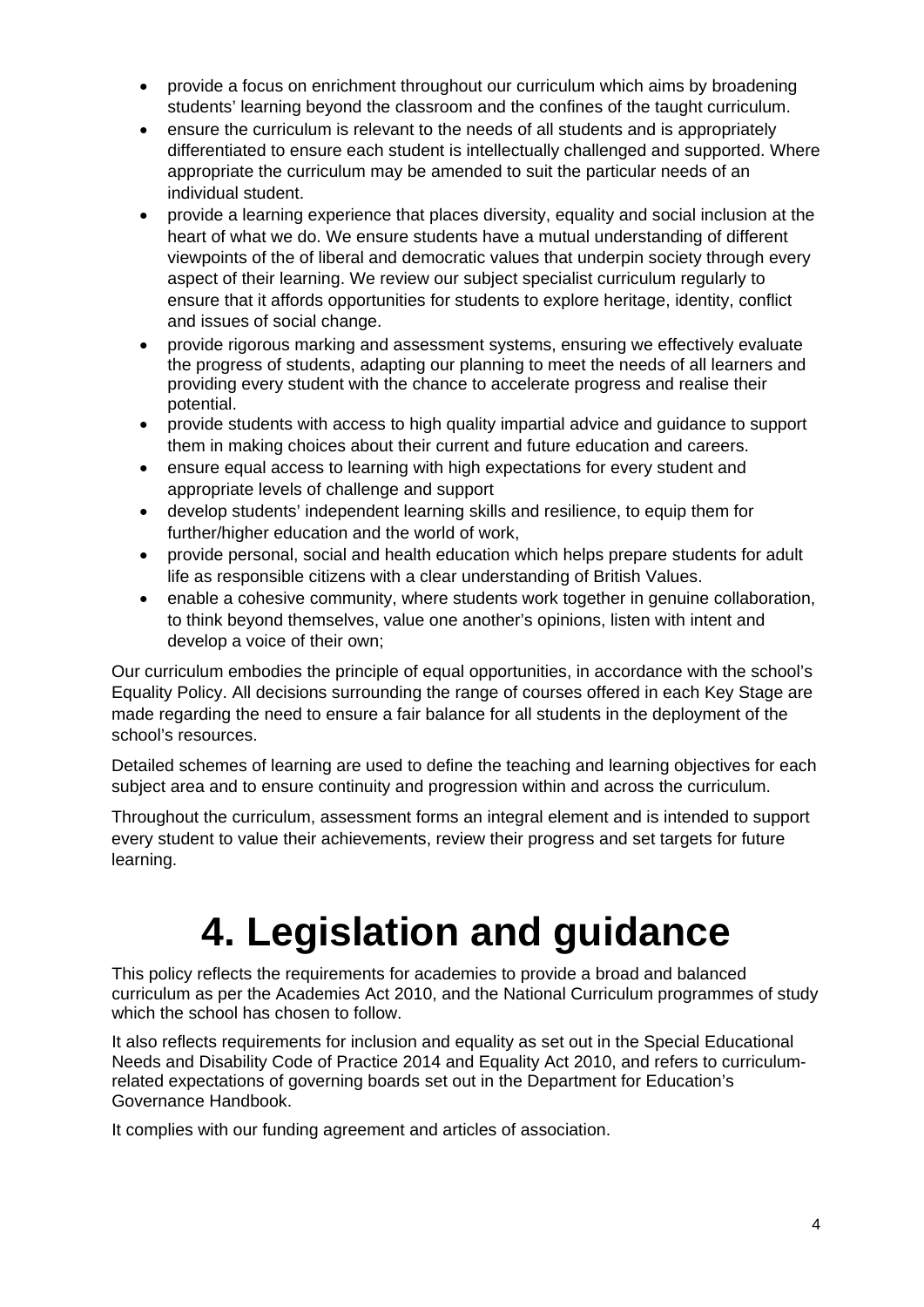# **5. Roles and responsibilities**

#### **5.1 The governing body**

The governing body will monitor the effectiveness of this policy and hold the headteacher to account for its implementation.

The governing body will also ensure that:

- A robust framework is in place for setting curriculum priorities and aspirational targets
- The school is complying with its funding agreement and teaching a "broad and balanced" curriculum" which includes English, maths, and science, and enough teaching time is provided for students to cover the requirements of the funding agreement
- The School vision is clearly reflected in the design of the curriculum.
- Proper provision is made for pupils with different abilities and needs, including children with special educational needs (SEN)
- All courses provided for students below the age of 19 that lead to qualifications, such as GCSEs and A-levels, are approved by the secretary of state
- The school implements the relevant statutory assessment arrangements
- It participates actively in decision-making about the breadth and balance of the curriculum
- It fulfils its role in processes to disapply students from all or part of the National Curriculum, where appropriate, and in any subsequent appeals
- Students from year 8 onwards are provided with independent, impartial careers guidance, and that this is appropriately resourced

#### **5.2 Headteacher**

The headteacher is responsible for ensuring that this policy is adhered to, and that:

- All required elements of the curriculum, and those subjects which the school chooses to offer, have intent and implementation which reflect the aims of the school and indicate how the needs of individual pupils will be met
- The amount of time provided for teaching the required elements of the curriculum is adequate and is reviewed by the governing body
- Where appropriate, the individual needs of some students are met by permanent or temporary disapplication from all or part of the National Curriculum
- They manage requests to withdraw children from curriculum subjects, where appropriate
- The school's procedures for assessment meet all legal requirements
- The governing body is fully involved in decision-making processes that relate to the breadth and balance of the curriculum
- The governing body is advised on whole-school targets in order to make informed decisions
- Proper provision is in place for students with different abilities and needs, including children with SEN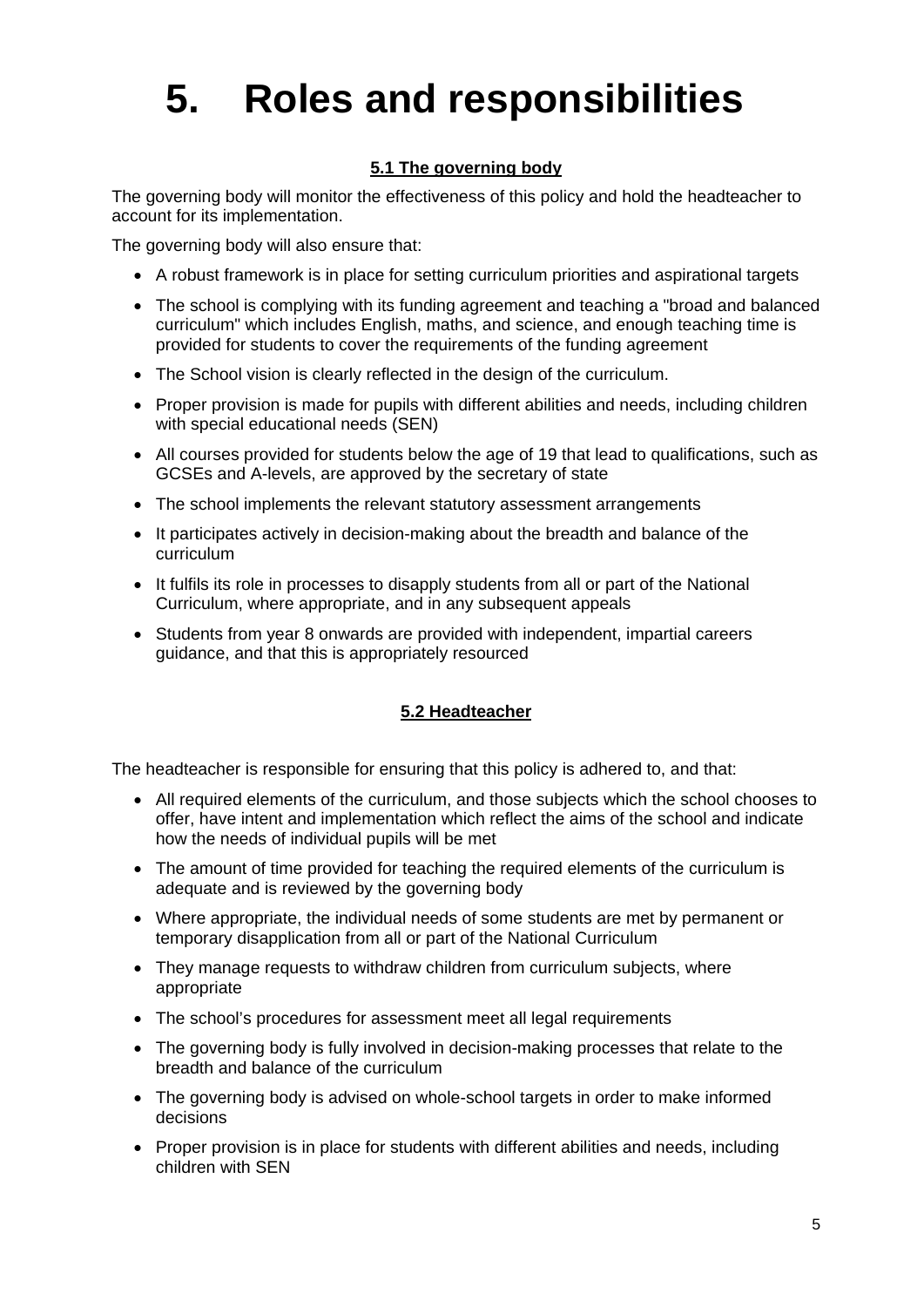#### **5.3 Senior Leaders**

Senior leaders have the responsibility to ensure that the school curriculum is implemented in accordance with this policy. They support the middle leadership team with the implementation of the policy, particularly in relation to the departments they line manage,

Senior Leaders should:

- Devise clear and consistent expectations in relation to curriculum planning and implementation and share with all stakeholders'.
- Provide ongoing and thorough review of each subject curriculum through the monitoring of teaching and learning and review of curriculum frameworks in subject areas.
- Provide regular opportunities for staff support and training to ensure the highest of standards and consistency of curriculum development work.
- Provide regular and robust opportunities to quality assure both curriculum documentation and curriculum implementation.
- Liaise with both middle leaders, the SEND team and the Headteacher to identify students who need alternative programmes of study or a bespoke curriculum offer based on individual needs.

Specified members of the SLT have responsibility for the oversight of the curriculum including: organisation of the timetable, placement of students, delivery of the Employability Programme, Enrichment, Archer Plus, vocational learning, assessment, viability of courses and making recommendations as to new courses.

#### **5.4 Middle leaders**

Heads of Department are responsible for ensuring that the school curriculum is implemented in accordance with this policy and for the strategic leadership and direction of specific subject areas. They should ensure that:

- Department teams take part in ongoing collaborative review and development of the curriculum in line with the national expectations and frameworks, the exam syllabus, and the specific needs and interests of our students.
- Each curriculum is underpinned by a clear and ambitious vision statement that provides a rationale for the learning experiences and delivery of skills and knowledge. Each statement should set out the aims of the curriculum and expected progress students are likely to achieve.
- Clear curriculum frameworks are in place, with a clear purpose and the right balance between knowledge, skills, breadth and depth that underpin high quality teaching and learning and lead to excellent outcomes.
- Curriculum plans, overviews and schemes of learning are consistent in design and expectation and reflect the shared vision of the school.
- The non- negotiables of curriculum planning are firmly embedded into all curriculum plans and schemes of learning.
- Resources are effectively stored, shared and managed using the school's digital platform.
- Robust monitoring and evaluation of the subject curriculum is ongoing and impactful.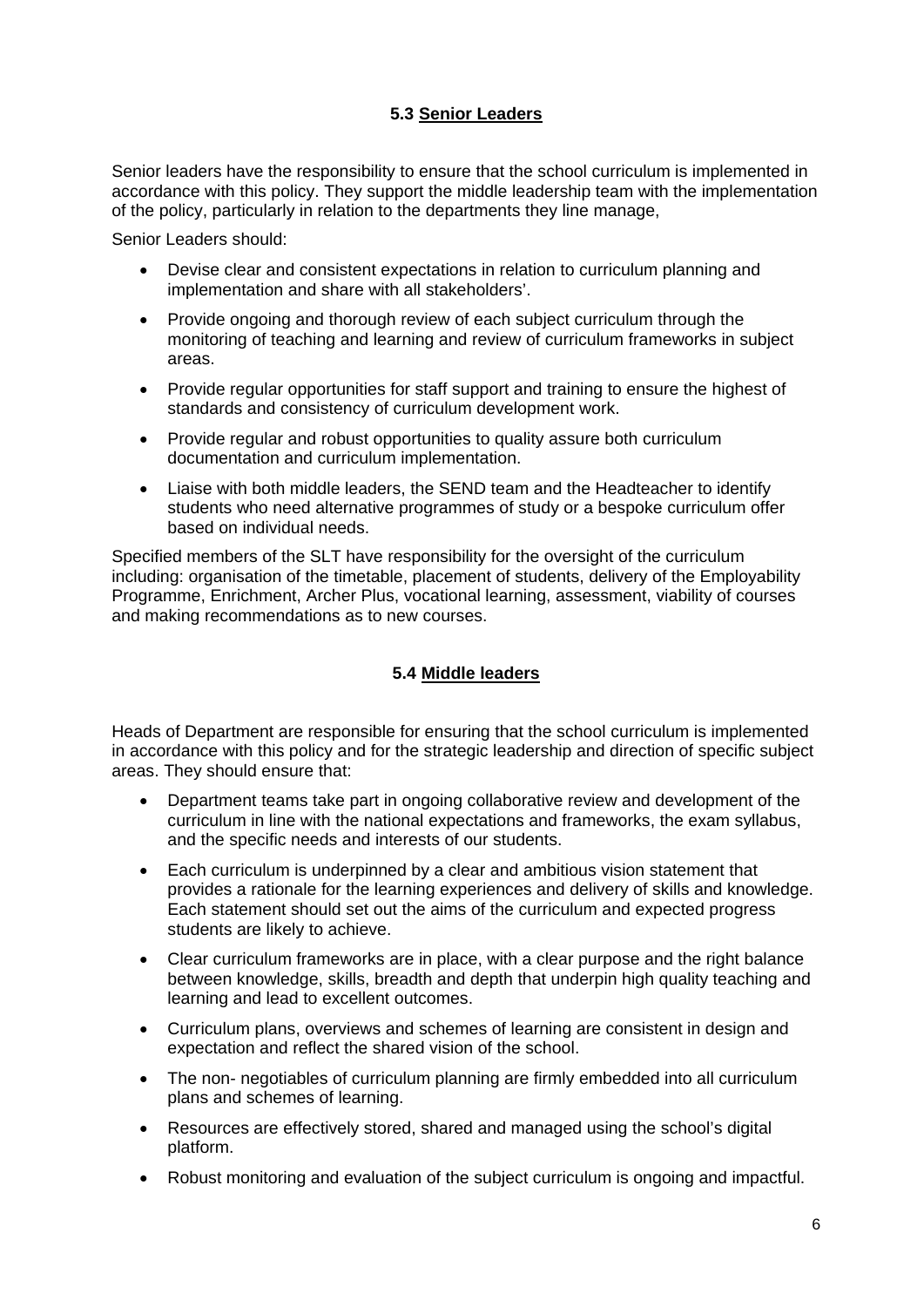#### **5.5 All staff:**

All teaching staff are expected to follow all curriculum plans and schemes of learning in line with school policy. They should attend relevant training and fully engage with collaborative curriculum development and planning.

They are expected to:

- Have a detailed understanding of the curriculum aims, structure and sequence, recognising how this leads to a cumulative understanding that prepares students for the next stage of their learning.
- Have a clear understanding of the knowledge, skills and values students are expected to have gained at each stage of the curriculum.
- Deliver high quality, purposeful teaching and learning that caters for the need of every child.
- Have a clear understanding of assessment systems and processes, adhering to department expectations and timelines to ensure robust evaluation of student progress.
- Set relevant and appropriately challenging homework in line with the curriculum sequence that provides new learning or builds on prior learning, to further accelerate student progress.

5.6 The trust

## **6. Curriculum content and organisation:**

At each stage in the curriculum, we aim to offer a wide range of academic, creative and practical subjects to ensure that students have a balanced and ambitious learning experience, developing knowledge, skills and values to not only achieve academically, but to prepare them with all of the necessary personal skills to be successful in life.

Our curriculum is designed to be bespoke, meeting the needs of every individual, providing opportunities for students to make their own independent choices at key points in year 8 and 9. It is also inclusive We offer functional skills as an alternative leaning pathway in all years. This may be suitable for students who would find languages too challenging and may need to further enhance essential literacy and mathematical skills.

#### **6.1 Key Stage 3: Year 7 and Year 8**

Our Key Stage 3 curriculum is built upon a foundation of core knowledge and skills, providing students with deep learning opportunities through a broad and balanced programme. We believe it is crucial that our students grow up to be independent learners and so encourage them to explore their thinking and understand how they learn, within a curriculum which is subject rich, relevant, creative, and academically challenging. Further to this the curriculum provides rich opportunities for students to study modern British values, Citizenship, equality, diversity and social inclusion.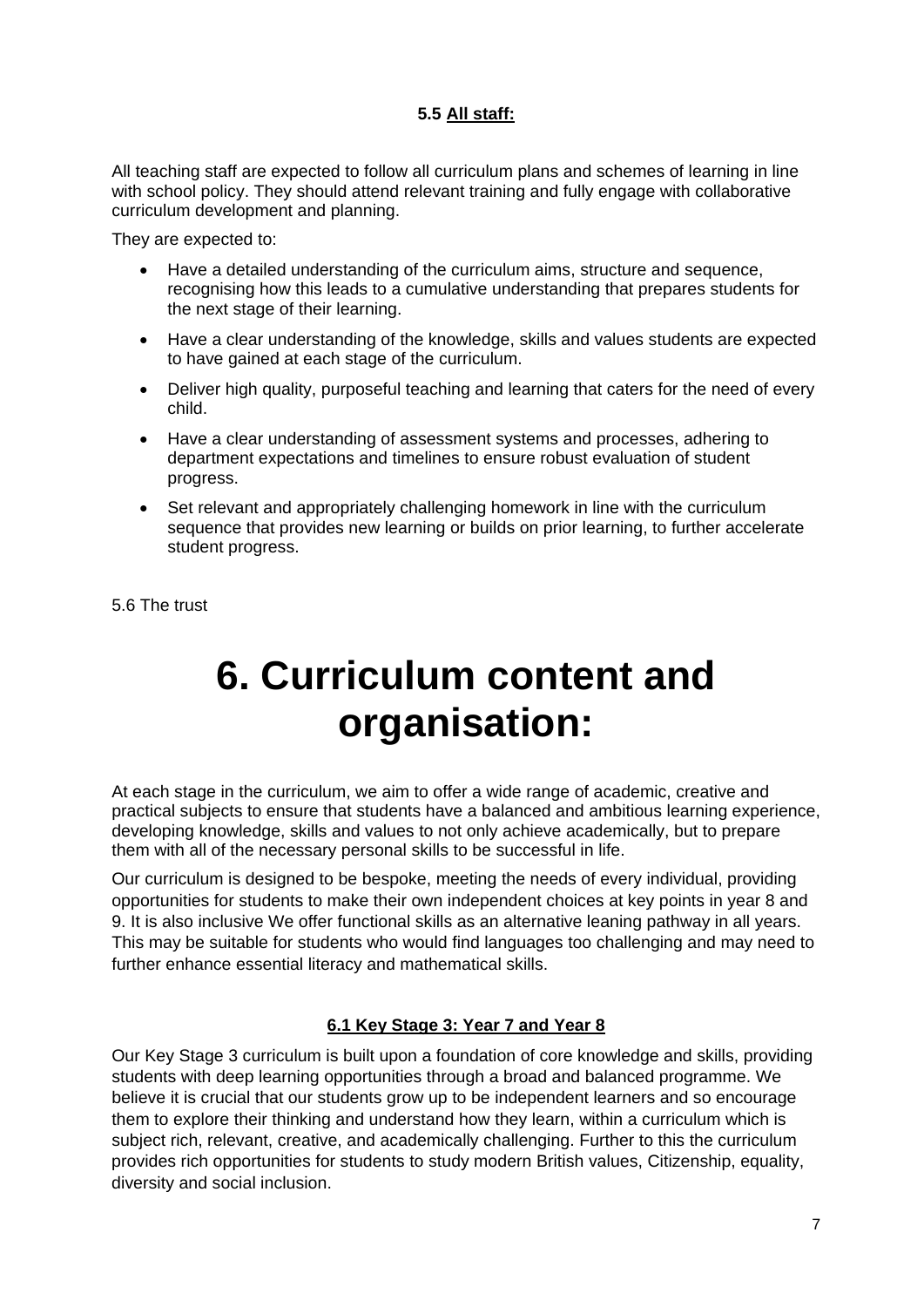Our Key Stage 3 curriculum complies with the requirements of the National Curriculum as a minimum entitlement. Our curriculum offer is enhanced through an extended arts provision, thematic learning and enrichment programmes of study.

| Subject/Programme of study                                                            | <b>Designated curriculum</b><br>time/hours per week |
|---------------------------------------------------------------------------------------|-----------------------------------------------------|
| English Language and English Literature*                                              | 4                                                   |
| Mathematics*                                                                          | 4                                                   |
| Science – Physics, Chemistry and Biology taught separately                            | 3                                                   |
| Creative & Performing Arts - Dance, Drama, Music                                      | 3                                                   |
| Humanities - History, Geography                                                       | 3                                                   |
| Foreign Languages – French or Spanish or functional skills                            | 2                                                   |
| <b>Physical Education</b>                                                             | 2                                                   |
| Art, Design & Technology                                                              | $\overline{2}$                                      |
| Thematic Learning including aspects of citizenship, RS, and<br><b>SMSC</b>            | 4                                                   |
| Lifelong Learning including Personal, Social & Health<br><b>Education and SMSC **</b> |                                                     |
| Enrichment                                                                            | 2                                                   |

The subjects studied across Year 7 are:

\**over 25% of curriculum time is designated to English and Maths, this is further reinforced through Thematic Learning* 

*\*\*with wider opportunities through drop down days, specifically SRE education* 

The curriculum is further developed in Year 8, to meet the needs of our maturing students and to provide greater opportunities for subject specialism, especially within the Humanities.

| Subject/Programme of study                                 | <b>Designated curriculum</b><br>time/hours per week |
|------------------------------------------------------------|-----------------------------------------------------|
| English Language and English Literature*                   | 4                                                   |
| Mathematics*                                               |                                                     |
| Science – Physics, Chemistry and Biology taught separately |                                                     |
| Creative & Performing Arts - Dance, Drama, Music           |                                                     |
| History                                                    |                                                     |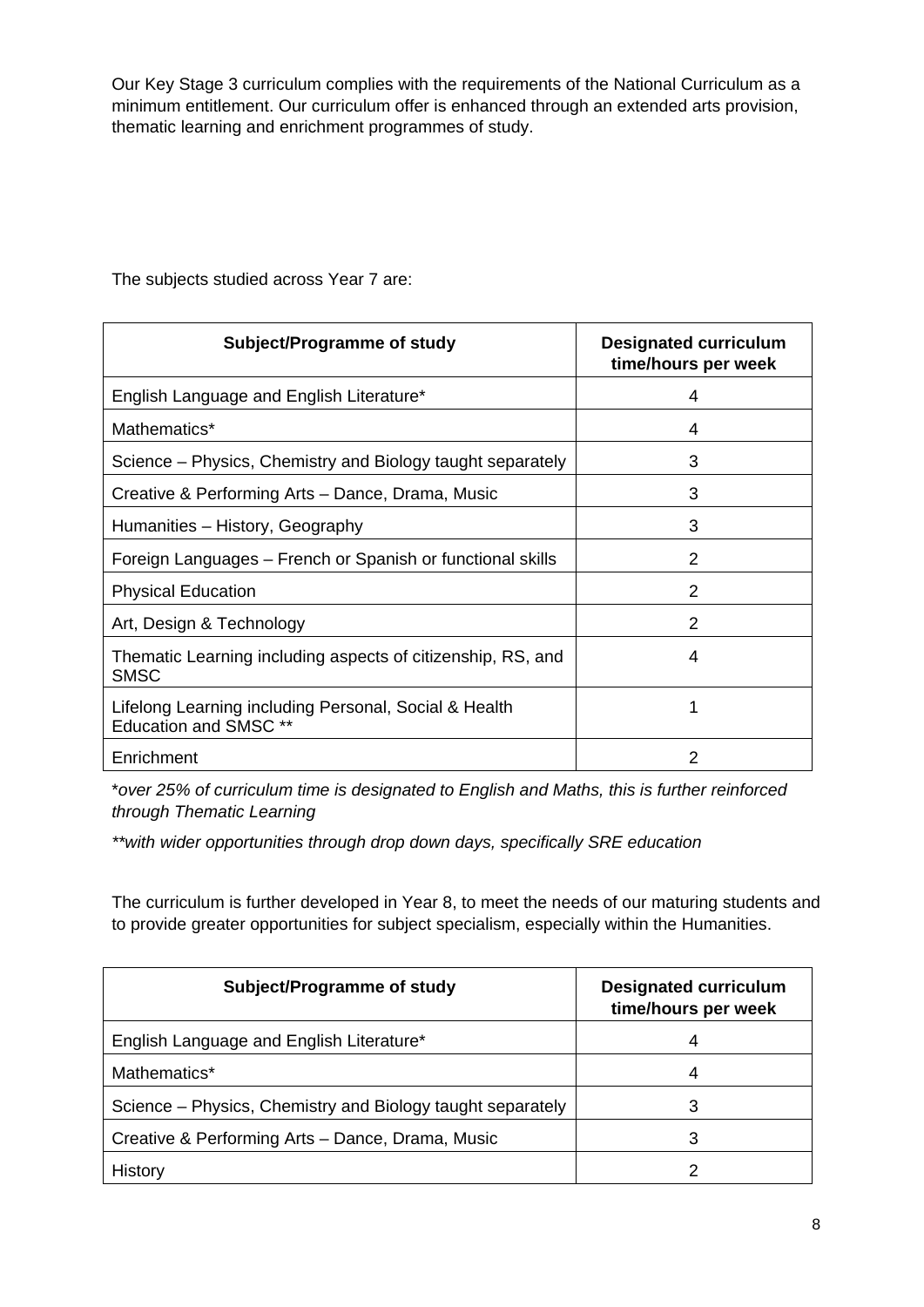| Geography                                                                     | 2 |
|-------------------------------------------------------------------------------|---|
| Computer Science / RE / Literacy on termly rotation                           |   |
| Foreign Languages – French or Spanish or functional skills                    | 2 |
| <b>Physical Education</b>                                                     | 2 |
| Art, Design & Technology                                                      | 2 |
| Thematic Learning including aspects of citizenship, RS and SMSC               | 2 |
| Lifelong Learning including Personal, Social & Health Education<br>and SMSC** |   |
| Enrichment                                                                    |   |

#### **6.2 Key Stage 4: Year 9, breadth and the beginnings of choice**

Year 9 is a significant stepping stone between Key Stage 3 and Key Stage 4 at the Archer Academy. This key year is structured as a GCSE foundation year, with students beginning their GCSE courses in core subjects and having the opportunity to make some initial curriculum choices as part of a taster year in certain subjects.

Our Year 9 curriculum builds on the foundations of our excellent provision across Year 7 and Year 8, allowing students to sample a range of new courses, as well as beginning to specialise in subjects at which they have begun to excel. This supports them in making informed final choices about the subjects they may wish to study to GCSE and then into Key Stage 5.

The choices are structured to protect the creative subjects and ensure that students can continue their enjoyment of music, dance, drama and ADT.

#### **Compulsory subjects**

All students, in Year 9, begin their GCSE courses for the core subjects of:

| Subject/Programme of study                                                               | <b>Designated curriculum</b><br>time/hours per week |
|------------------------------------------------------------------------------------------|-----------------------------------------------------|
| English Language and English Literature                                                  | 4                                                   |
| <b>Mathematics</b>                                                                       | 4                                                   |
| Science – Physics, Chemistry and Biology taught separately                               | 3                                                   |
| Foreign Languages – French or Spanish or functional skills                               | 2                                                   |
| History                                                                                  | 2                                                   |
| Geography                                                                                | 2                                                   |
| <b>Physical Education</b>                                                                | 2                                                   |
| Lifelong Learning including Personal, Social & Health Education<br>and SMSC <sup>*</sup> |                                                     |
| Social, Politics, Philosophy, Ethics, Culture                                            | 2                                                   |
| Enrichment                                                                               | 2                                                   |

\* *with wider opportunities through drop down days*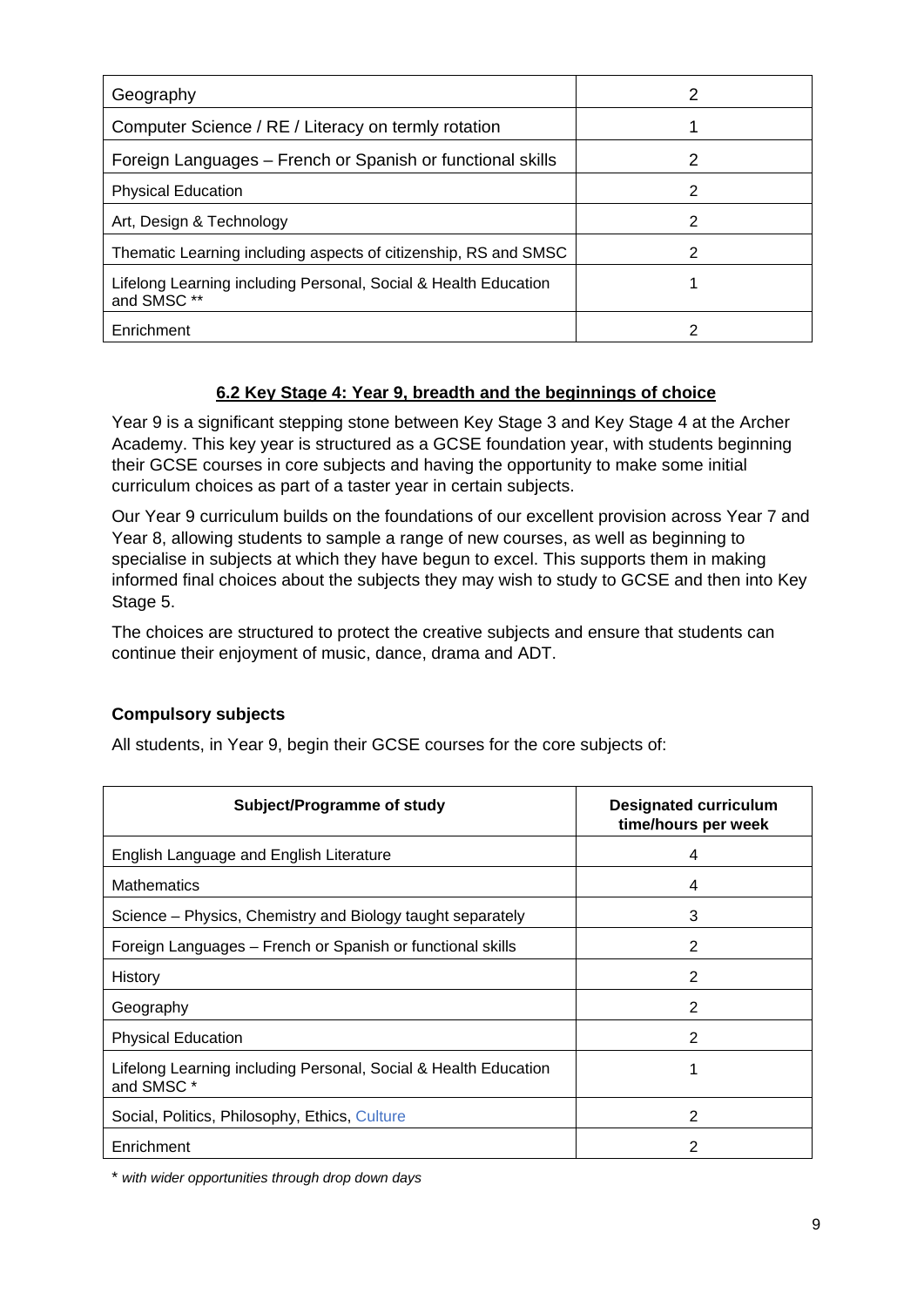In addition to the compulsory subjects, our students are able to choose a number of other courses to study in Year 9, which they may wish to pursue to GCSE level and beyond.

Within the visual, creative and performing arts, students choose two of the following disciplines to study in greater depth, for 4 hours in total:

- Art & Design
- Product Design
- Dance
- Drama
- Music
- **Engineering**

Students then choose one further subject, which they may either study just for the duration of Year 9 or take forward into their final Year 10 portfolio. In Year 9 each option is given 2 hours per week. Examples of options previously run include:

- Business Studies
- Computer Science
- Photography
- Physical Education
- **Psychology**
- Food Technology
- Additional science

#### **6.3 Key Stage 4: Year 10 and Year 11, depth of study and specialisation**

From Year 10, our students are offered a wider choice of additional courses, as well as their core subjects, from which to build their GCSE portfolio. We work closely with each student to ensure that the choices they are making support their aims and ambitions for Key Stage 5 and beyond.

We believe that securing the English Baccalaureate suite of qualifications will widen the range of opportunities available to our students in the future. Therefore, the majority of Archer Academy students follow GSCE courses in English Language, English Literature, Mathematics, Combined Science, at least one language and at least one of History or Geography.

We also offer a select number of BTEC and vocational courses to supplement our GCSE options for students for whom this is appropriate.

All students study SPPEC, including SRE and British Values.

All students have three curriculum choices; however, students do have the opportunity to follow an additional GCSE course through their Archer Plus Pathway, options include GCSE Citizenship, GCSE Further Maths, GCSE Statistics, GCSE RE.

| Subject/Programme of study                                                               | <b>Designated curriculum</b><br>time/hours per week |  |
|------------------------------------------------------------------------------------------|-----------------------------------------------------|--|
| English Language and English Literature                                                  | 4                                                   |  |
| <b>Mathematics</b>                                                                       | 4                                                   |  |
| <b>Combined Science</b>                                                                  | 4                                                   |  |
| Foreign Languages - French, Spanish or functional skills                                 | 3                                                   |  |
| <b>Physical Education</b>                                                                | 2                                                   |  |
| <b>SPPEC</b>                                                                             |                                                     |  |
| Lifelong Learning including Personal, Social & Health Education and<br>SMSC <sup>*</sup> |                                                     |  |
| <b>Curriculum Choice One</b>                                                             | 3                                                   |  |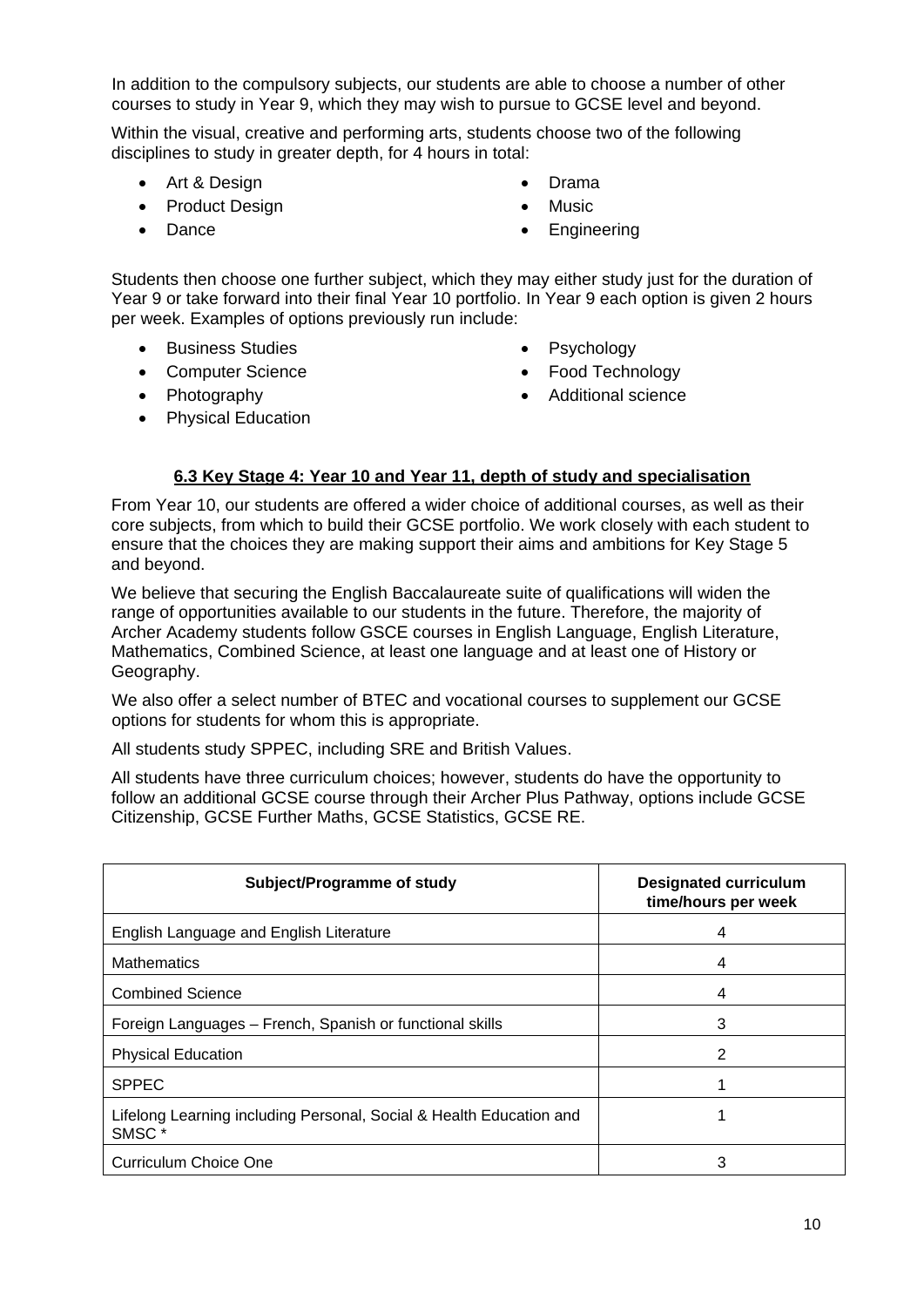| Curriculum Choice Two          |  |
|--------------------------------|--|
| <b>Curriculum Choice Three</b> |  |
| Enrichment / Archer Plus       |  |

Options subjects at Key Stage 4 are reviewed every year to ensure that the courses offered continue to meet the needs of each particular year group.

The options system is organised on a free choice basis with a series of blocks constructed to enable the maximum number of students to be placed on their preferred courses.

Curriculum choice subjects will only run if there is sufficient student interest to make groups viable. Should a subject be oversubscribed, students are given an opportunity to discuss with senior staff potential choices and options to best meet their needs.

Selection by ability forms no part of the options placement at Key Stage 4. However, guidance around which pathway is most suitable for students (including, for example the decision about whether to study Combined Science or Triple Science) is made in consultation with parents and staff based on a student's achievement in that subject area.

A number of vocational options are on offer to some students for whom this might be suitable. In addition to this, the requirement to be entered for EBACC is relaxed for a small number of students. This is decided in consultation with the SEND department and parents.

Examples of options previously available to students have included the following, to best match their interests, skills and aspirations:

#### **GCSE courses**

- Art & Design
- Computer Science
- Dance
- Music
- Drama
- Physical Education
- Photography
- Design and Technology
- Psychology
- **Sociology**
- Economics
- Geography
- History
- Triple Science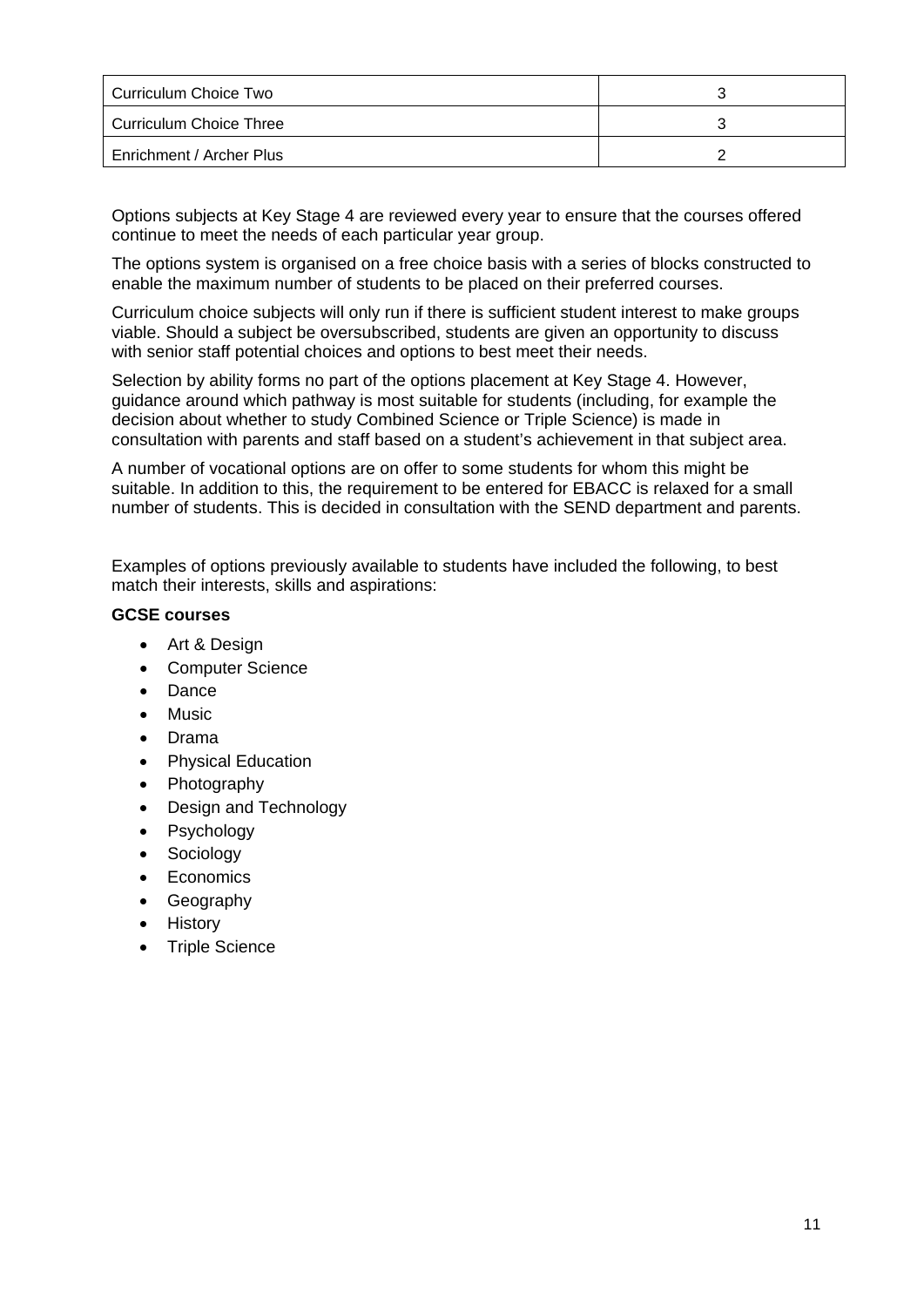#### **Vocational Courses**

- Business Studies, VCert
- Engineering, VCert
- Health & Social Care, BTEC
- Child Development, VCert
- Hospitality and Catering VCERT

All students undertake one week's work experience in Year 10 as part of their Employability programme of study.

#### **6.4 Key Stage 5**

Our Key Stage 5 provision currently involves strategic partnerships with Woodhouse College and Barnet and Southgate College. Ahead of the start of Key Stage 5 all students receive help and guidance from staff and visiting careers specialists so that they are able to choose an appropriate programme of A Level or vocational subjects for them.

Currently, all subjects offered at GCSE are also offered at A Level at Woodhouse College or as vocational subject at Barnet and Southgate College.

### **7. Timetable structure**

The week is divided in 29 teaching periods, including enrichment. Teaching periods vary between 1 and 2 hours, depending on the subject specialism. Assemblies are held once a week for each year group. Our pastoral programme includes a focus on Lifelong Learning, study skills, academic and pastoral mentoring.

In timetabling the curriculum, the following principles are adhered to wherever possible for the benefit of the students' experience of it:

- to avoid "splitting" classes between teachers at Key Stage 3, and in particular, at Key Stage 4, in order to ensure continuity and consistency
- to minimise the amount of movement across the campus for staff and students
- to ensure an even balance of subjects across a day.

#### **8. Curriculum Implementation**

Curriculum planning should always ensure that it is underpinned by the Archer Academy curriculum non negotiables. These include:

- An introductory purpose, with rationale for teaching and clear aims of study.
- A coherently planned, well sequenced approach that allows the cumulative understanding of knowledge and skills
- Clear objectives and fundamental ideas, lesson by lesson, supported with key material to be taught for each key stage.
- Purposeful learning outcomes that provide students with opportunities for deep learning and subject mastery
- High levels of challenge and creativity that foster high levels of student engagement
- Ongoing opportunities to embed, retain and transfer knowledge.
- Assessed progress over time
- The opportunity for students to polish, refine or review their work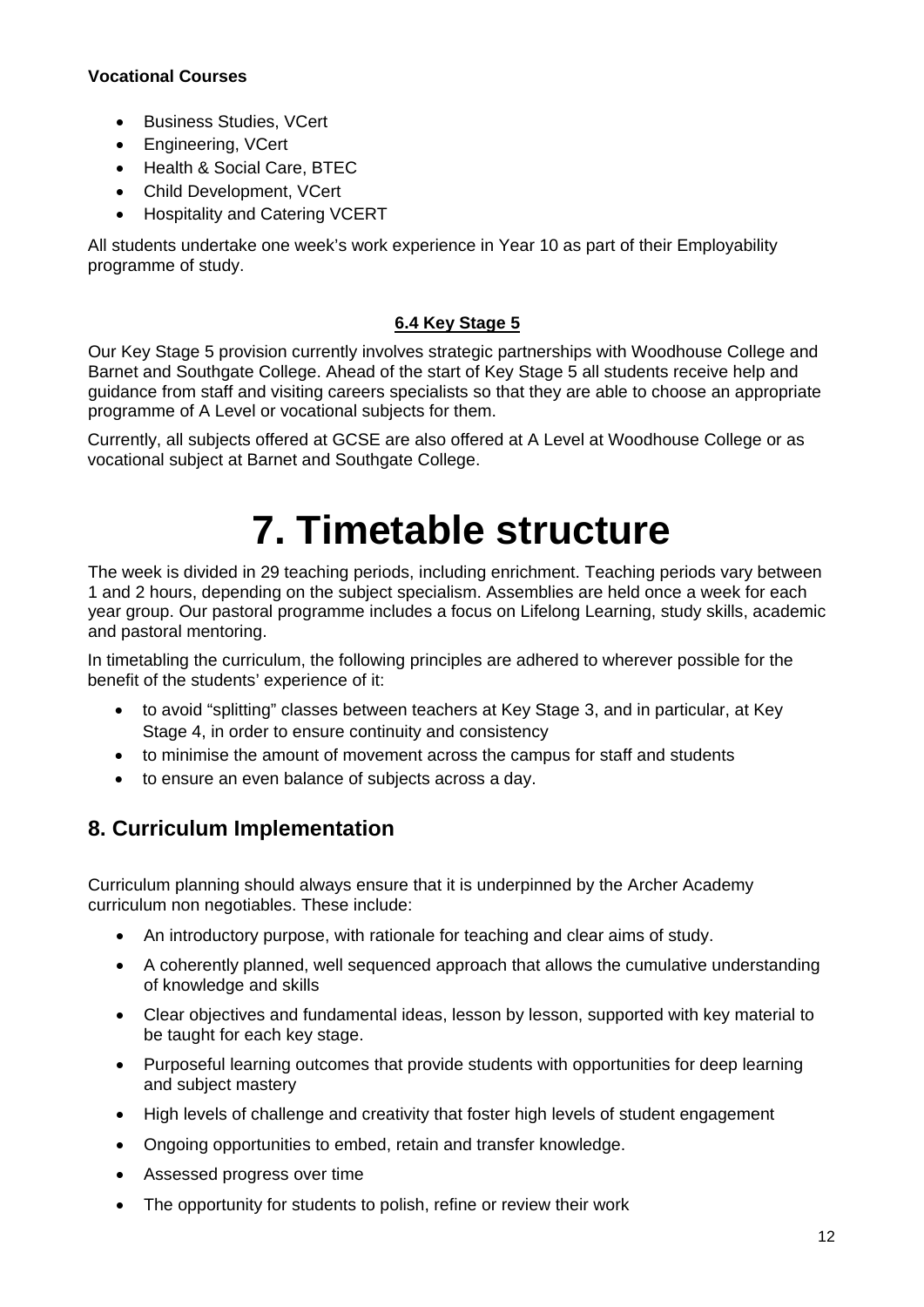- Opportunities to read out, speak out, and think out!
- Wider learning and subject enrichment that brings the subject to life
- Highlighted opportunities for vital development of personal and social skills through links to the Archer outcomes, literacy and SMSC.

All departments should have detailed curriculum documentation in place to secure a shared understanding of the learning journey and expected outcomes. Heads of department should ensure the following paperwork is in place to secure consistency:

- A yearly curriculum overview published on the school website to share with stakeholders
- Curriculum plans for each topic that provides a learning overview with summary of lesson by lesson ideas, key learning content, learning outcomes and timelines. This should be completed in the Archer style using the standard template and reflecting the shared Archer expectations.
- KS3 and 4 subject specific reading lists to support subject knowledge and understanding
- KS3 and 4 revision guides and revision book lists to support assessments across the year

Curriculum plans should be reviewed on a termly basis to ensure they are up to date and in line with national programmes of study/exam syllabuses.

Curriculum planning should be collaborative, involving all members of each subject team. To further support this, department meeting agendas should ensure that opportunities for ongoing CPD are built into meeting times. External agencies such as PTI and PiXL should be used to further enhance subject expertise and knowledge.

Department HODs are invited to share the way in which they implement their curriculum every two years in a curriculum panel with SLT/other middle leaders.

## **9. Use of digital platform**

All subject departments should effectively use the MS teams digital platform to share and model curriculum planning and resources. These should be available for use of both staff and students to support learning and progress.

Each subject should design their online curriculum platform to reflect the Archer style. All departments should use Ms Teams to share the following:

- Resources appropriately organised, labelled and set up in MS Teams
- Examples of best practice e.g. photographs of excellent work and model answers
- Curriculum vision statements
- Curriculum plans and schemes of learning

The central school website should share key documentation for all stakeholders, this includes:

- curriculum policy
- curriculum vision statements for each subject
- curriculum overviews for each subject
- study book lists for each subject/year group
- details of wider curriculum opportunities for each subject/year group

## **10. Inclusion**

Teachers set high expectations for all students. They will use appropriate assessment to set ambitious targets and plan challenging work for all groups, including:

• Most able students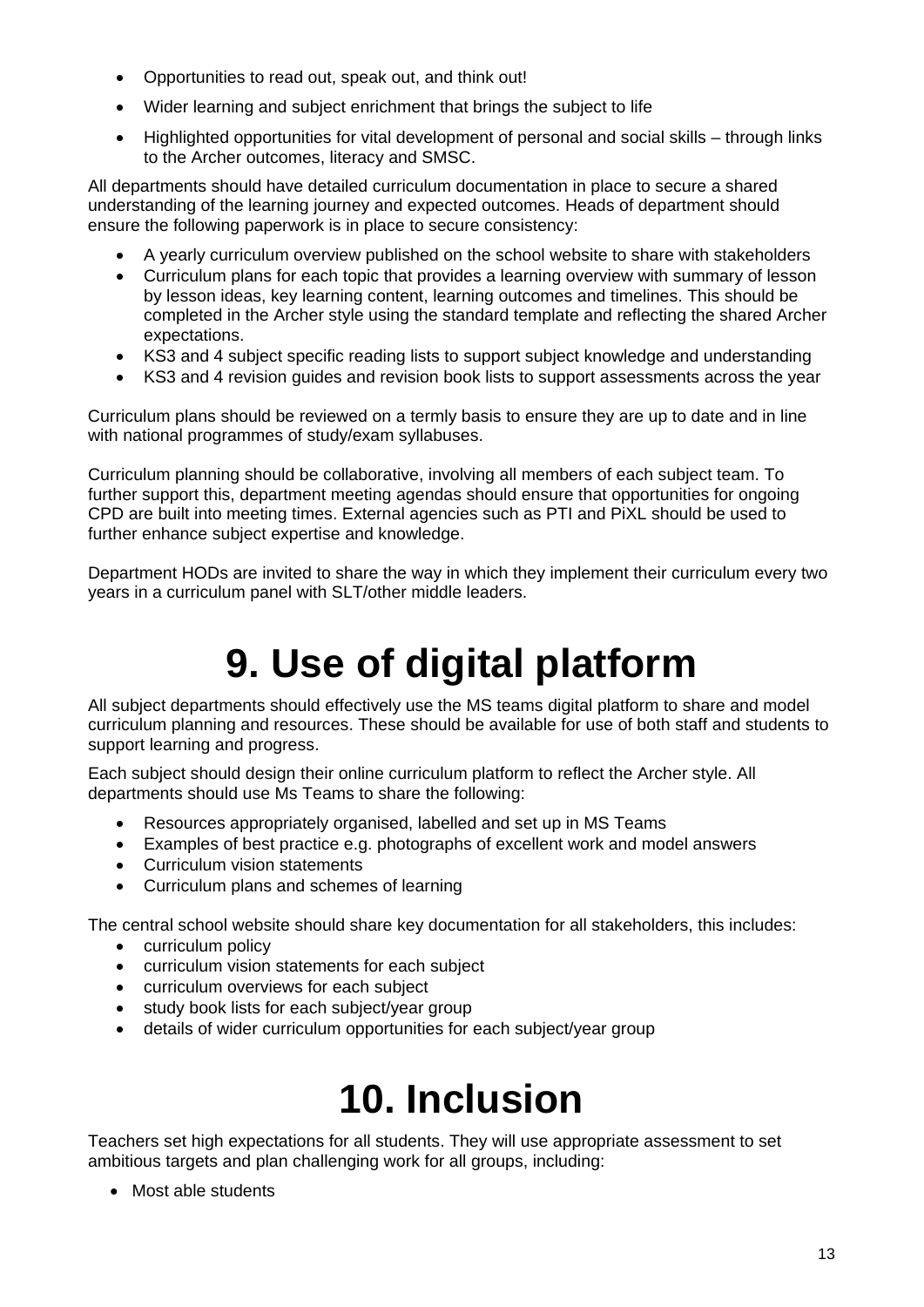- Students with low prior attainment
- Students from disadvantaged backgrounds
- Students with SEN
- Students with English as an additional language (EAL)

Teachers will plan lessons so that pupils with SEN and/or disabilities can study every National Curriculum subject, wherever possible, and ensure that there are no barriers to every student achieving.

Teachers will also take account of the needs of students whose first language is not English. Lessons will be planned so that teaching opportunities help pupils to develop their English, and to support students to take part in all subjects.

Further information can be found in our Assessment, Teaching & Learning policy and our SEND policy and information report.

## **10. Monitoring and quality assurance**

Governors monitor whether the school is complying with its funding agreement and teaching a "broad and balanced curriculum" which includes the required subjects, through analysis of data collected by senior and middle leaders through the following leadership tasks:

- Curriculum Panels
- Whole school monitoring points
- Subject Reviews
- Book reviews
- Data analysis
- Student voice
- Schemes of Learning Reviews
- Visits to other schools
- Cross school moderation
- Departmental reviews
- Commissioned external reviews

The Assistant Headteacher for Data & Systems is responsible for monitoring how the curriculum is implemented across the school.

The Assistant Headteacher for teaching and learning is responsible ensuring strong curriculum planning which leads to high quality teaching and learning across the school.

Identified members of SLT who line manage Heads of Department are responsible for monitoring the effectiveness of the curriculum in the areas for which they are responsible.

The Education & Standards Committee of the Governing Body monitors the effectiveness of the curriculum

## **11. Links with other policies**

This policy links to the following policies and procedures: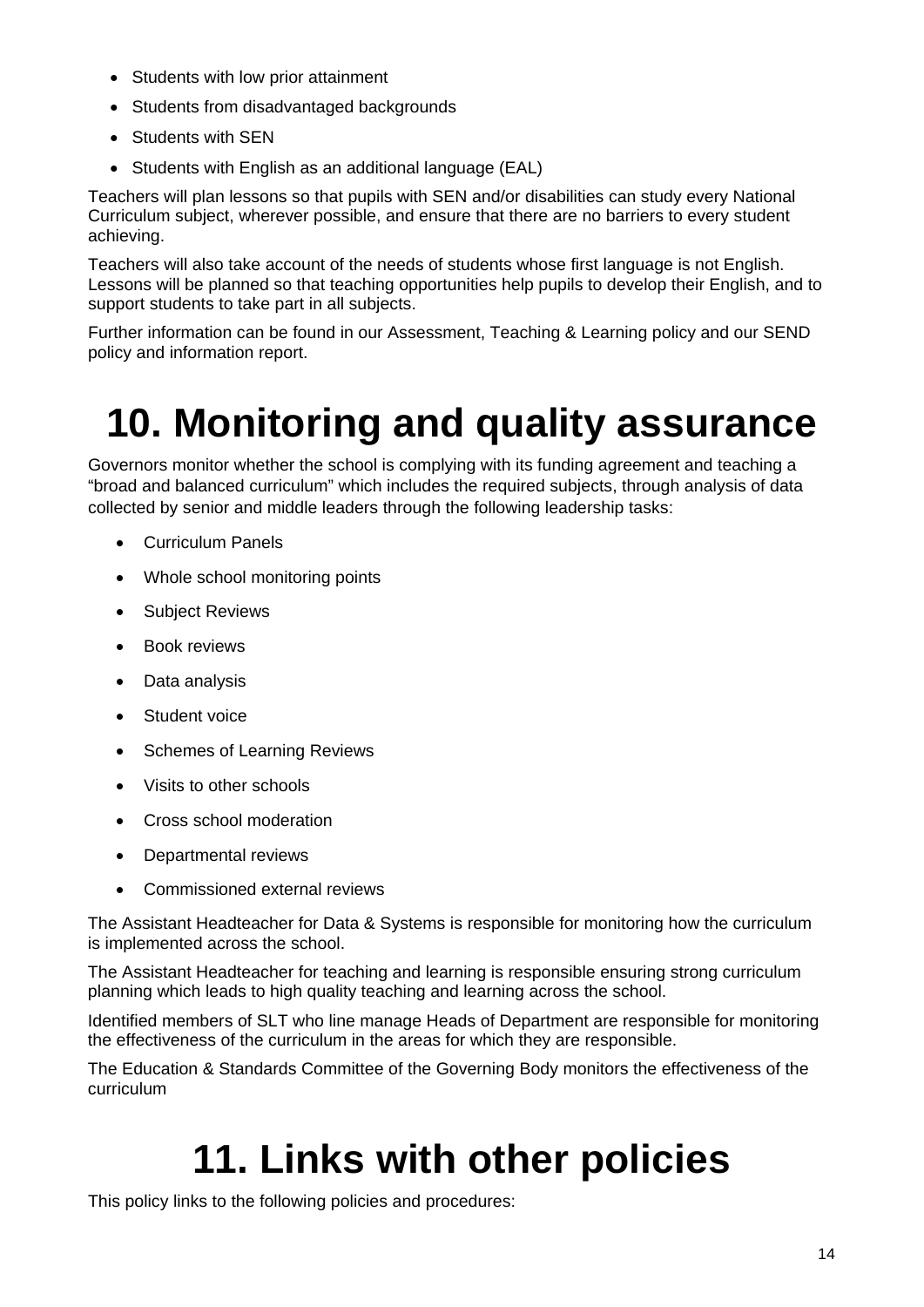- Assessment, Teaching & Learning Policy
- SEND policy and information report
- Equality Policy
- Blended Curriculum Policy
- Setting Policy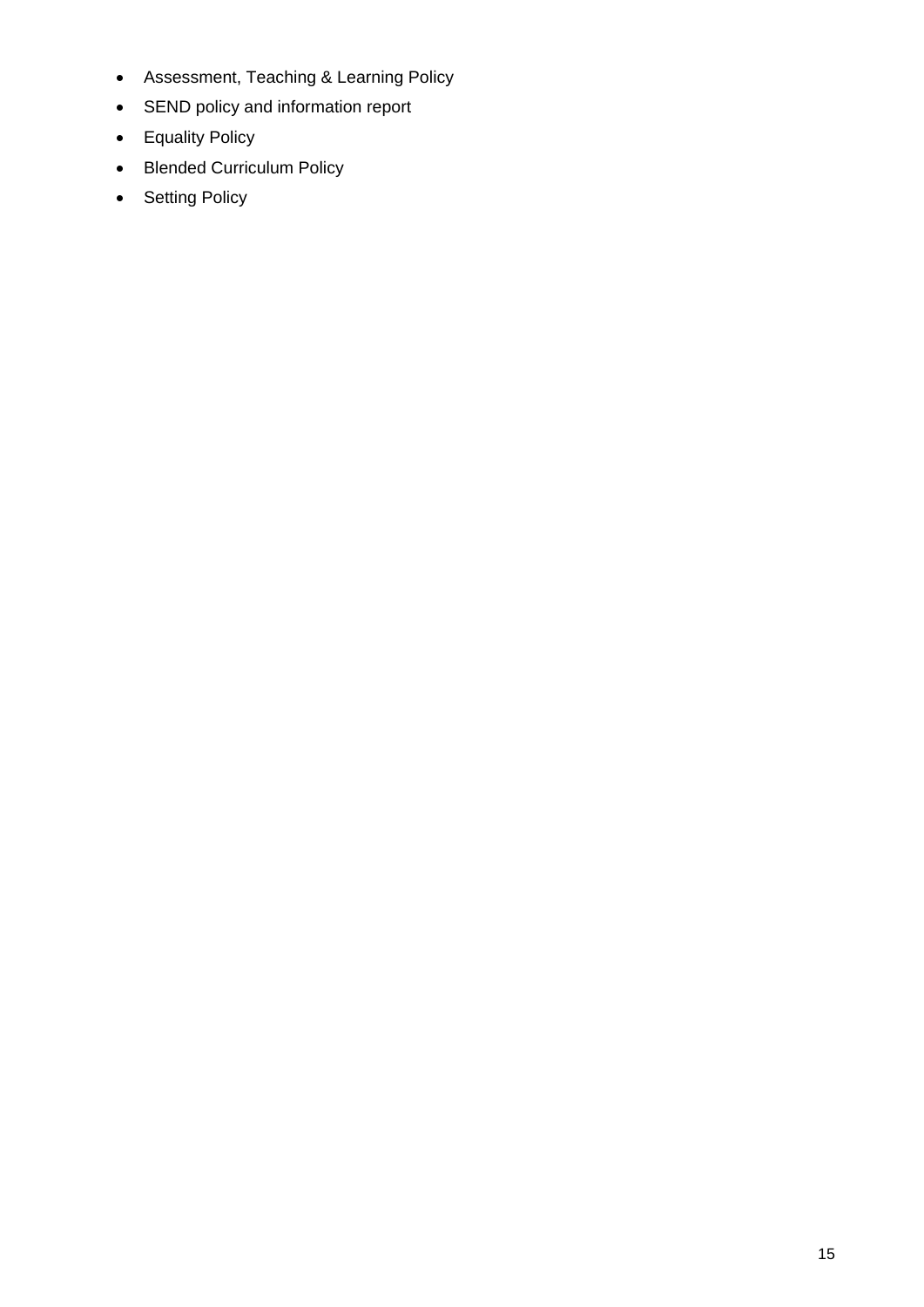### Appendix 1: Blank curriculum plan templates:

### <u>Blank Curriculum Plan</u><br>Topic Name:

| Yearly Overview                                                         |  |
|-------------------------------------------------------------------------|--|
| Unit Overview/Key Enquiry Question                                      |  |
| Assessment                                                              |  |
| SMSC Links                                                              |  |
| Literacy and Numeracy Opportunities                                     |  |
| Wider Learning (Visits, Speakers,<br>Competitions, Whole School Events) |  |
|                                                                         |  |

#### **Scheme of Learning**

| Learning Purpose/Key Enquiry Questions | Opportunities to<br>read, write, speak,<br>think | Assessment (self /<br>peer / responding /<br>redrafting / depth /<br>high stakes / low<br>stakes / AFL) | <b>Expected Progress</b> | Archer<br>Outcomes<br>and SMSC |
|----------------------------------------|--------------------------------------------------|---------------------------------------------------------------------------------------------------------|--------------------------|--------------------------------|
|                                        |                                                  |                                                                                                         |                          |                                |
|                                        |                                                  |                                                                                                         |                          |                                |
|                                        |                                                  |                                                                                                         |                          |                                |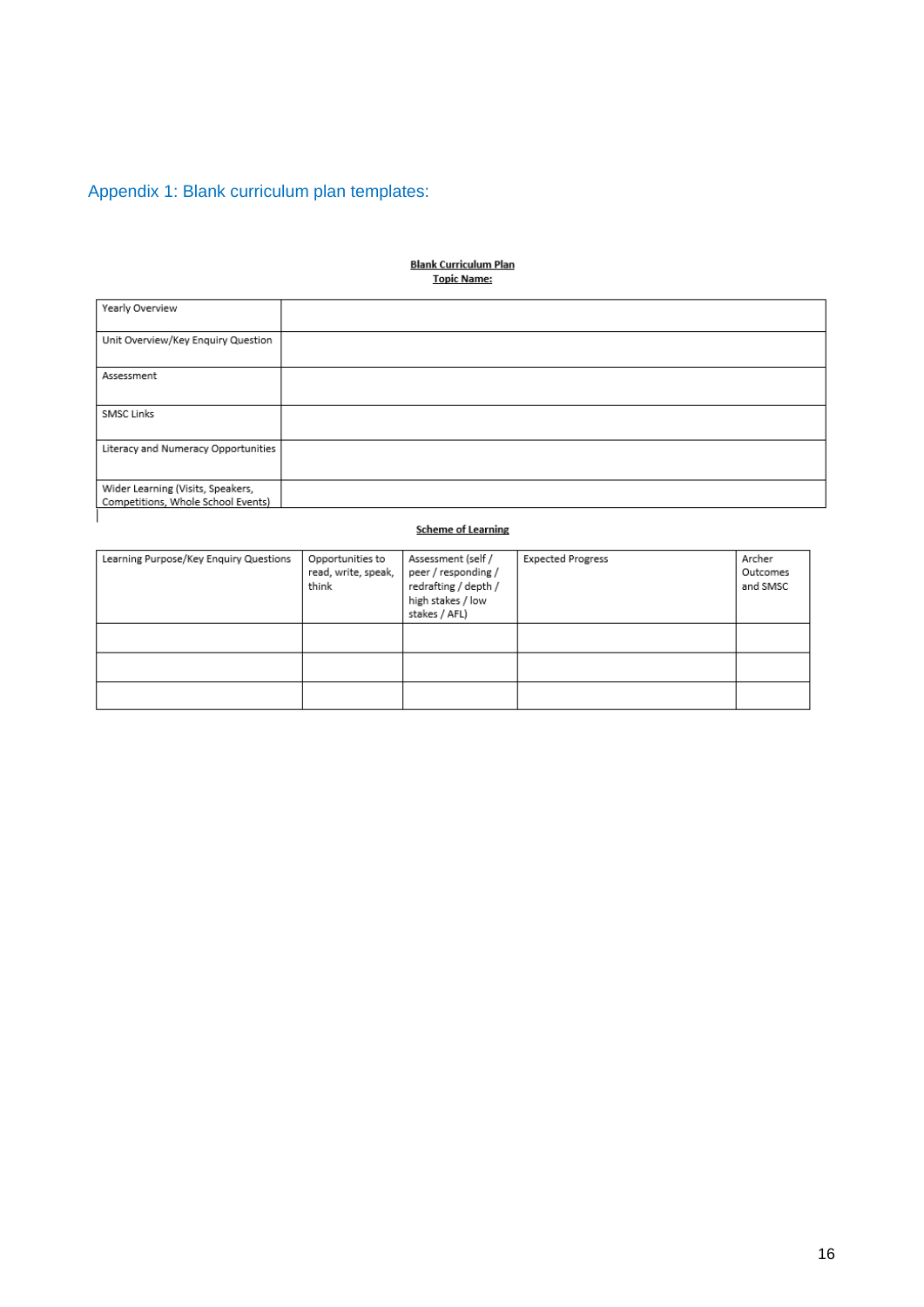#### Appendix 2: Example curriculum plan templates ADT:

#### Topic Name: Introduction to Art

| Yearly Overview                     | An opportunity to explore and experiment with new materials each lesson by analysing the work of artists,<br>designers and craftsmen. To use a range of techniques to record their observations in sketchbooks and other<br>media as a basis for exploring their ideas. To use a range of techniques and media, including painting. To increase<br>student proficiency in the handling of different materials. To analyse and evaluate their own work, and that of<br>others, in order to strengthen the visual impact or applications of their work. To learn about the history of art,<br>craft, design, including periods, styles and major movements through history to present day. |
|-------------------------------------|------------------------------------------------------------------------------------------------------------------------------------------------------------------------------------------------------------------------------------------------------------------------------------------------------------------------------------------------------------------------------------------------------------------------------------------------------------------------------------------------------------------------------------------------------------------------------------------------------------------------------------------------------------------------------------------|
| Unit Overview/Key Enquiry Question  | Using a range of artists and natural forms as a tool to analyse and experiment with the formal elements of art.<br>To be able to analyse works of art<br>To understand and use colour theory - to be able to use complementary colours.<br>To be able to connect marks and colours to notes and instruments.<br>To be able to use tone to make objects look 3D.                                                                                                                                                                                                                                                                                                                          |
| Assessment                          | Summative, formative and peer assessment of experimental work, both in sketchbook and homework. Peer and<br>Self-Assessment will be incorporated in to lesson activities.                                                                                                                                                                                                                                                                                                                                                                                                                                                                                                                |
| <b>SMSC Links</b>                   | We look at a range of British and global artists. A variety of cultural influences to be introduced regularly through a<br>diverse range of artists. Independent thinkers. Spiritual links made in relation to artist heritage and intention.<br>Reward system focuses on reflective self-analysis. Projects regularly depend on cooperative collaboration.                                                                                                                                                                                                                                                                                                                              |
| Literacy and Numeracy Opportunities | Artist research. Written evaluation. Comparisons between artists and making written connections between<br>images. Written homework, studying the difference between fact and opinion.<br>Measuring and studying proportions.<br>1. Speaking and listening<br>2. Evaluation<br>3. S. P. G<br>4. Sentence structure<br>5. Understanding subject specific language (including correct spelling)<br>Self and Peer analysis<br>Specific key words to be provided for each lesson.<br>Subject specific key words on permanent display in room<br>Focus on proportion, scale, 3D drawing, use of grid techniques                                                                               |

| Learning Purpose/Key Enquiry Questions                                                                                                                                                                                                                                                                                                                                                                                                                                                                                                                                                           | Opportunities to<br>read, write, speak,<br>think                                                                                                     | Assessment (self /<br>peer / responding /<br>redrafting / depth /<br>high stakes / low<br>stakes / AFL)                                                                                               | <b>Expected Progress</b>                                                                                                                                                                                                                                                                                                                                                                                                                                                                                                                                                                | Archer<br>Outcomes<br>and SMSC                                                   |
|--------------------------------------------------------------------------------------------------------------------------------------------------------------------------------------------------------------------------------------------------------------------------------------------------------------------------------------------------------------------------------------------------------------------------------------------------------------------------------------------------------------------------------------------------------------------------------------------------|------------------------------------------------------------------------------------------------------------------------------------------------------|-------------------------------------------------------------------------------------------------------------------------------------------------------------------------------------------------------|-----------------------------------------------------------------------------------------------------------------------------------------------------------------------------------------------------------------------------------------------------------------------------------------------------------------------------------------------------------------------------------------------------------------------------------------------------------------------------------------------------------------------------------------------------------------------------------------|----------------------------------------------------------------------------------|
| Week 1:<br><b>Objectives:</b><br>Students will learn to develop observational<br>drawing skills using a range of drawing<br>techniques<br>Students will learn how to evaluate artwork<br>Starter:<br>Students will discuss "What is Art?"<br><b>Main Activities:</b><br>Students will complete a range of drawing<br>exercises of still life (to include fruits and<br>natural forms)<br>Drawing exercises will include, blind, timed,<br>continuous, wrong hand, texture and line<br>drawings<br>Plenary:<br>What is evaluation? Students to peer assess<br>each other's work link to key words | Specific key words<br>for each lesson,<br>initial class, verbal<br>and written analysis<br>and discussion.<br>Subject specific<br>words on the wall. | What is<br>٠<br>evaluation/what<br>is the<br>importance of<br>evaluation?<br>Peer<br>assessment<br>Class discussion<br>$-$ what is art?<br>Q & A<br>Teacher<br>feedback<br>Top tip as mini<br>plenary | Purple: Students will: Demonstrate 3 different<br>drawing techniques<br>Use adjectives to describe their natural form<br>Experiment with mark making<br>Grey: Students will: Consider composition<br>Use a range of different lines<br>Create marks to show texture<br>Peer evaluate<br>Green: Students will: Use line to show detail<br>Identify the strengths and areas to improve in<br>their drawing<br>Black: Students will: Demonstrate creative<br>mark-making using thick and thin lines<br>Identify specific strengths and areas to improve<br>in their drawing using keywords | Analytical<br>Articulate<br>Creative<br>Collaborative<br>Resilient<br>Reflective |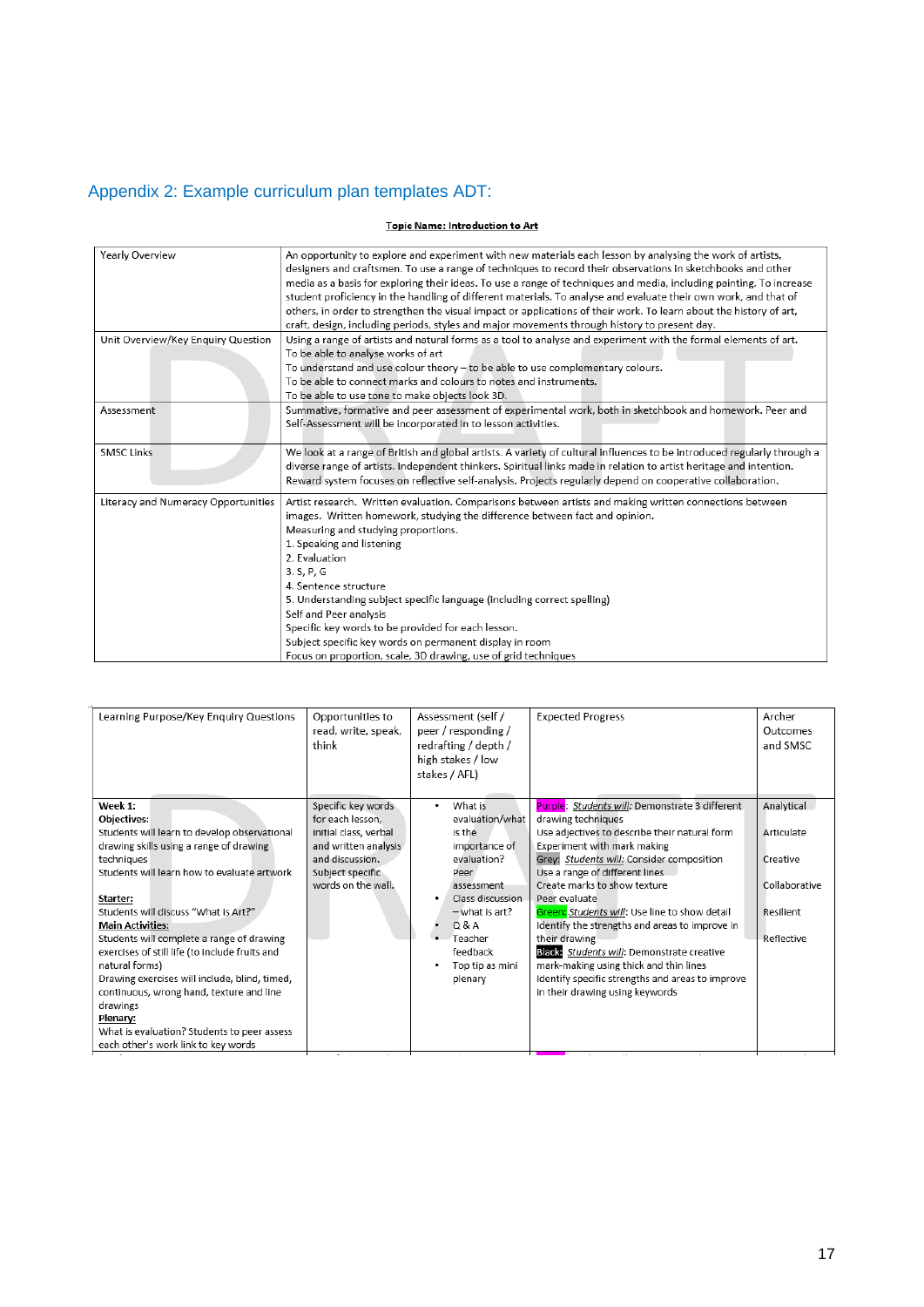#### Appendix 3: Model of training provided for HODs